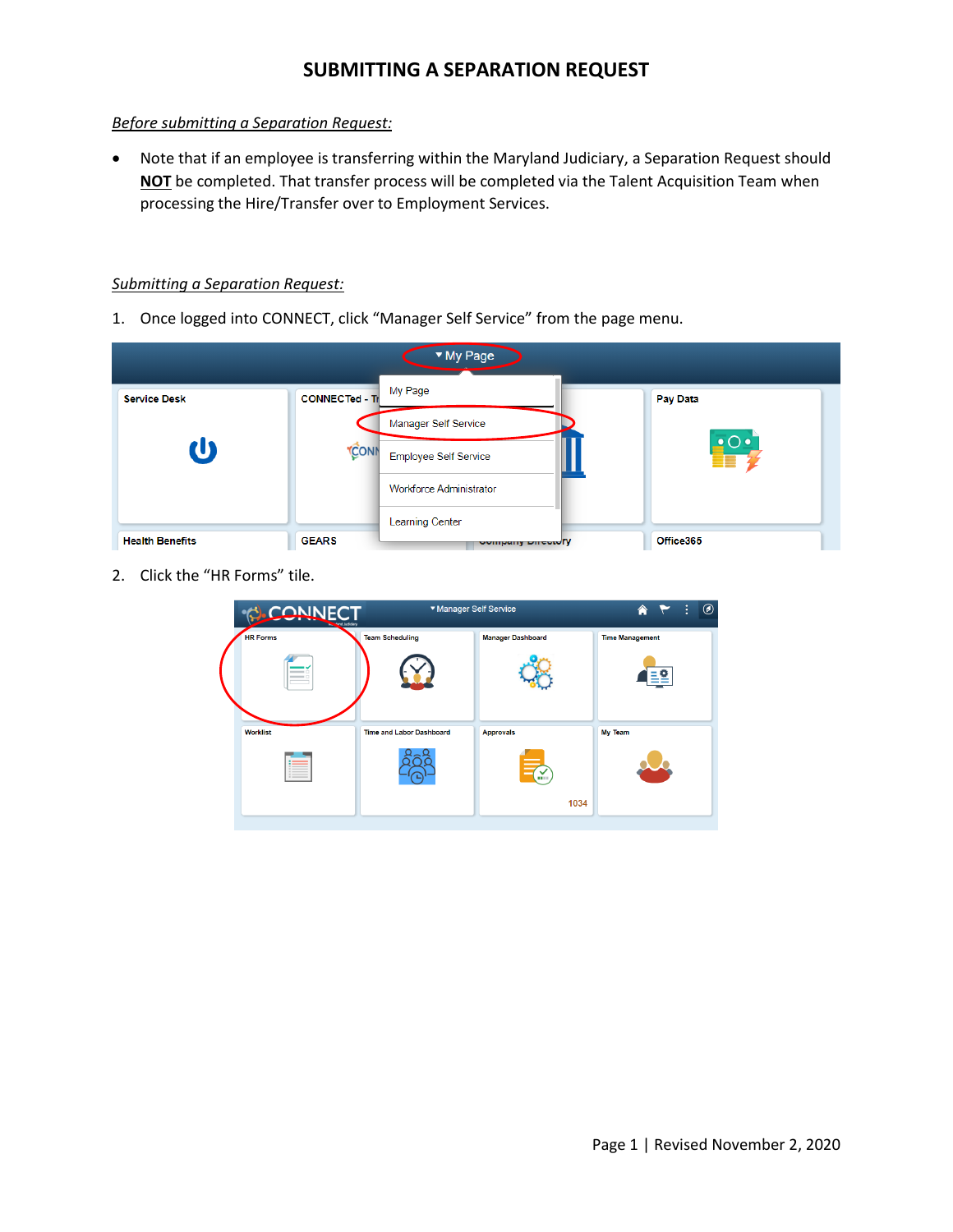3. Click "Separation Request" from the left panel.

| < Manager Self Service                   | <b>HR Forms</b>                                                                               |  |  |  |
|------------------------------------------|-----------------------------------------------------------------------------------------------|--|--|--|
| <b>New Position Request</b>              | <b>Search/Fill a Form</b>                                                                     |  |  |  |
| + Probation Report                       | Enter any information you have and click Search. Leave fields blank for a list of all values. |  |  |  |
| <b>A</b> <sub>3</sub> Separation Request | Find an Existing Value<br>Add a New Value                                                     |  |  |  |
| Accident Report                          | ▼ Search Criteria                                                                             |  |  |  |
| <b>Disciplinary Action Request</b>       | <b>Sequence Number</b><br>Ξ<br>v                                                              |  |  |  |
| <b>RA</b> Position Change Request        | <b>Subject</b><br>begins with $\sim$                                                          |  |  |  |
| <b>常 PIN Split</b>                       | <b>Document Key String</b><br>begins with $\sim$                                              |  |  |  |
| <b>FRI</b> PIN Switch/Transfer Employee  | Priority<br>Ξ<br>$\checkmark$<br>v                                                            |  |  |  |
| Approve/Review a Form                    | 崗<br><b>Due Date</b><br>Ξ<br>$\checkmark$                                                     |  |  |  |
| <b>常 Transfer Employee</b>               | <b>Approval Status</b><br>Ξ<br>$\checkmark$<br>v<br>□ Case Sensitive                          |  |  |  |
|                                          | Basic Search & Save Search Criteria<br><b>Clear</b><br><b>Search</b>                          |  |  |  |

- 4. Click the "Add a New Value" tab. This will open the form.
- 5. Click the "Instructions" tab to view complete instructions on how to complete and submit this form.

#### **INSTRUCTIONS FROM THIS TAB CAN BE FOUND ON THE NEXT PAGE.**

|                                  | <b>Separation Request</b> |         |                           |
|----------------------------------|---------------------------|---------|---------------------------|
| *Subject                         |                           |         |                           |
| <b>Status Initial</b>            |                           |         |                           |
| *Employee ID                     | $\alpha$                  | *Action | $\boldsymbol{\mathrm{v}}$ |
| *Employee Name                   |                           | *Reason | $\boldsymbol{\mathrm{v}}$ |
| *Effective Date of<br>Separation | $\overline{\mathbf{H}}$   |         |                           |
| More Information                 |                           |         |                           |

Form | Instructions | Attachments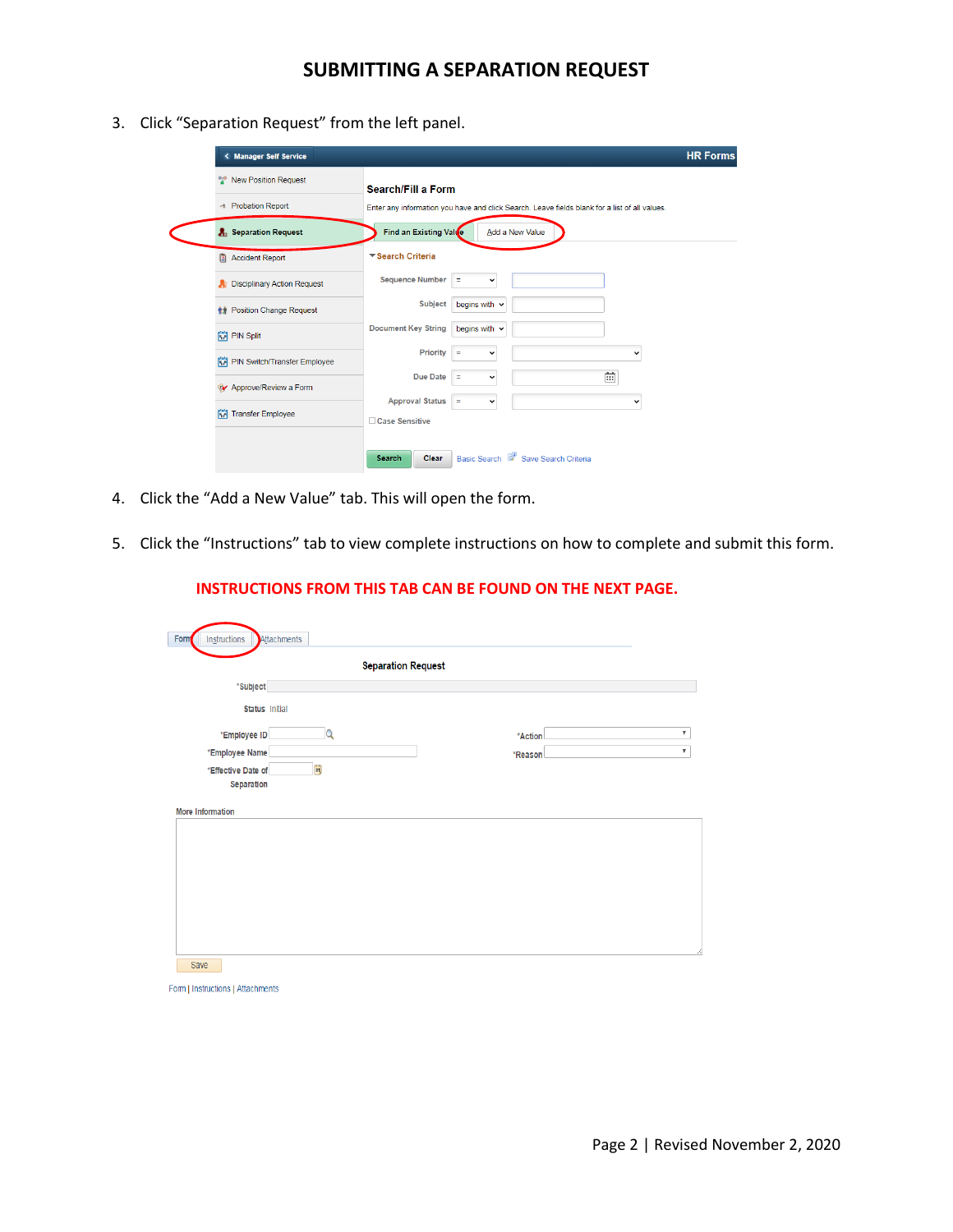#### *Separation Request Instructions*

An employee must give at least two weeks prior notice of resignation in order to resign from the Judiciary in good standing. The Administrative Official can grant an exception based on unusual or extenuating circumstances.

#### **The following information is required in order to complete the Separation Request Form:**

- 1. **Employee ID:** Employee identification number.
- 2. **Effective Date of Separation:** The effective date of separation will be the day that the position becomes vacant.
- 3. **Action:** Type of Separation
	- RET Retirement
	- TER Separation
- 4. **Reason:** Separation Reason
	- ABN Job Abandonment
	- CTR Contract Separation
	- DEA Death
	- DIS Disability
	- END End of Assignment
	- RES Resignation
	- RET Retirement
	- RIN Resigned Improper Notice
	- RLS Resigned in Lieu of Separation
	- TSA Transfer to State
	- FBW Failed to Begin Work
	- INV Separation Involuntary

### *Managers will initiate the Separation Request Form for direct reports using the Manager Self-Service module.*

Select the Separation Request Form and enter the information listed below:

- 1. **Subject:** The system will default this information using the employee's name and work location once the employee id is selected. The subject line will help to track the transaction.
- 2. **Employee ID:** From list of Direct Reports
- 3. **Employee Name**: The employee name will default once the employee id is selected.
- 4. **Effective Date of Separation:** The effective date of separation will be the day that the position becomes vacant.
- 5. **Action:** Select the action from the list provided
- 6. **Reason:** Select the reason from the list provided
- 7. **More Information:** Enter additional comments
- 8. Attach resignation letter.
- 9. Click **Save**, and continue the instructions below.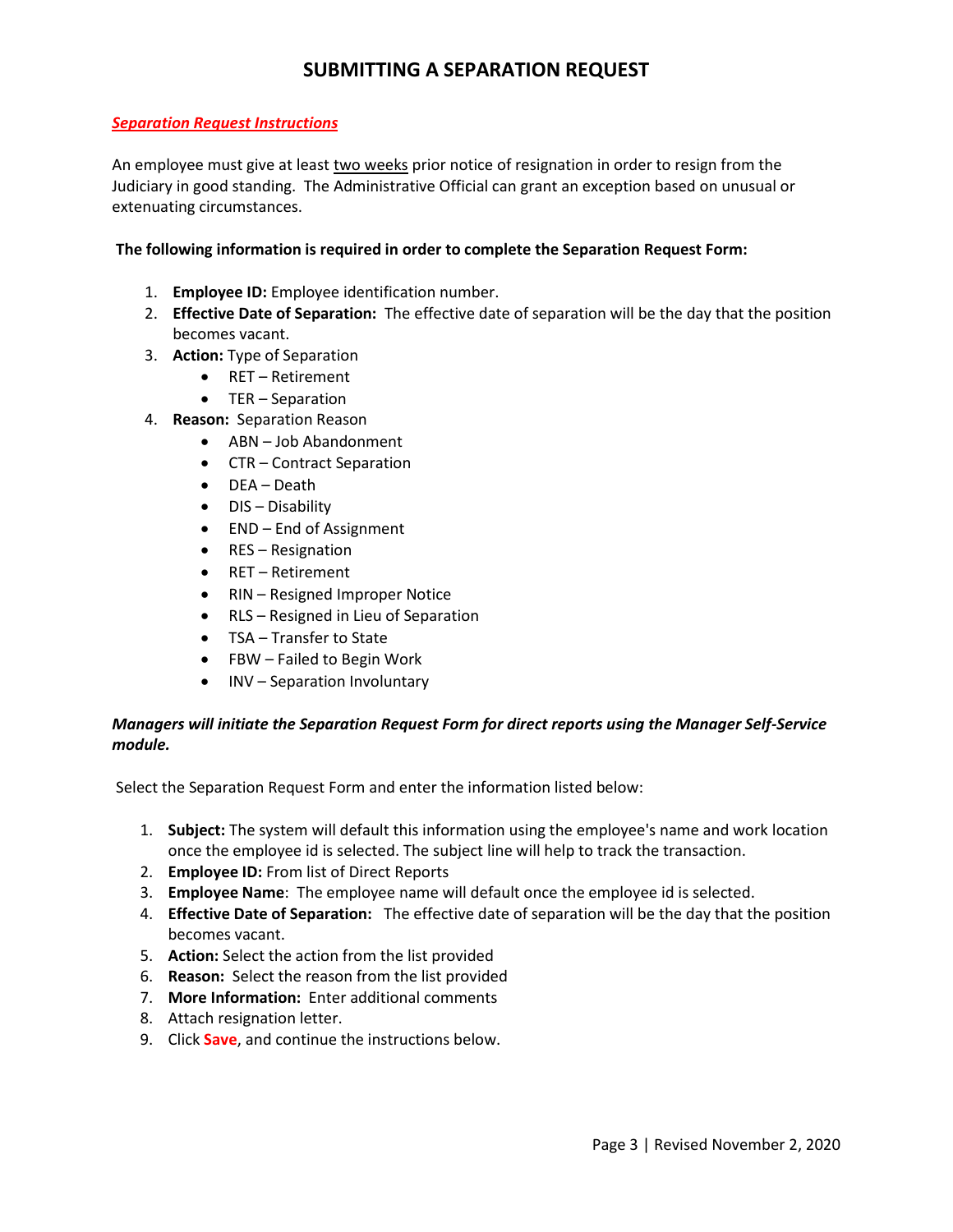- 6. Click the "Attachments" tab to add your documentation to the Separation Request Form.
	- a. You'll click "Attach".
	- b. Click "Choose File". Search your computer drive(s) for the appropriate file name. Upon locating the correct file double click the file name to select it.
	- c. Click "Upload" to attach the file.

|                                   | <b>Separation Request</b> |                                                           |        |                     |                |
|-----------------------------------|---------------------------|-----------------------------------------------------------|--------|---------------------|----------------|
| *Subject                          |                           |                                                           |        |                     |                |
| <b>Download Templates</b>         |                           | Personalize   Find   View All   [7]                       |        | First 1 of 1 D Last |                |
| <b>Description</b>                | <b>Attached File</b>      |                                                           |        | Open                |                |
| 1                                 |                           |                                                           |        | Open                |                |
| Upload your attachments           |                           | Personalize   Find   View All   $\boxed{2}$   $\boxed{3}$ |        | First 1 of 1 D Last |                |
| *Description                      | <b>Attached File</b>      |                                                           | Attach | Open                |                |
|                                   |                           |                                                           | Attach | Open                | $\overline{+}$ |
| Form   Instructions   Attachments |                           |                                                           |        |                     |                |
| <b>File Attachment</b>            | ×                         |                                                           |        |                     |                |
|                                   | Help                      |                                                           |        |                     |                |
| Choose File No file chosen        |                           |                                                           |        |                     |                |
| Upload<br>$\sum$ cancel           |                           |                                                           |        |                     |                |

7. Click on the "Form" tab. Enter the required information as provided in the instructions. Once the form is complete. Click the "Save" button.

|                       | <b>Separation Request</b> |         |  |
|-----------------------|---------------------------|---------|--|
| *Subject              |                           |         |  |
| <b>Status</b> Initial |                           |         |  |
| *Employee ID          | Q                         | *Action |  |
| *Employee Name        |                           | *Reason |  |
| *Effective Date of    | $\overline{\mathbf{B}}$   |         |  |
| <b>Separation</b>     |                           |         |  |
|                       |                           |         |  |
|                       |                           |         |  |